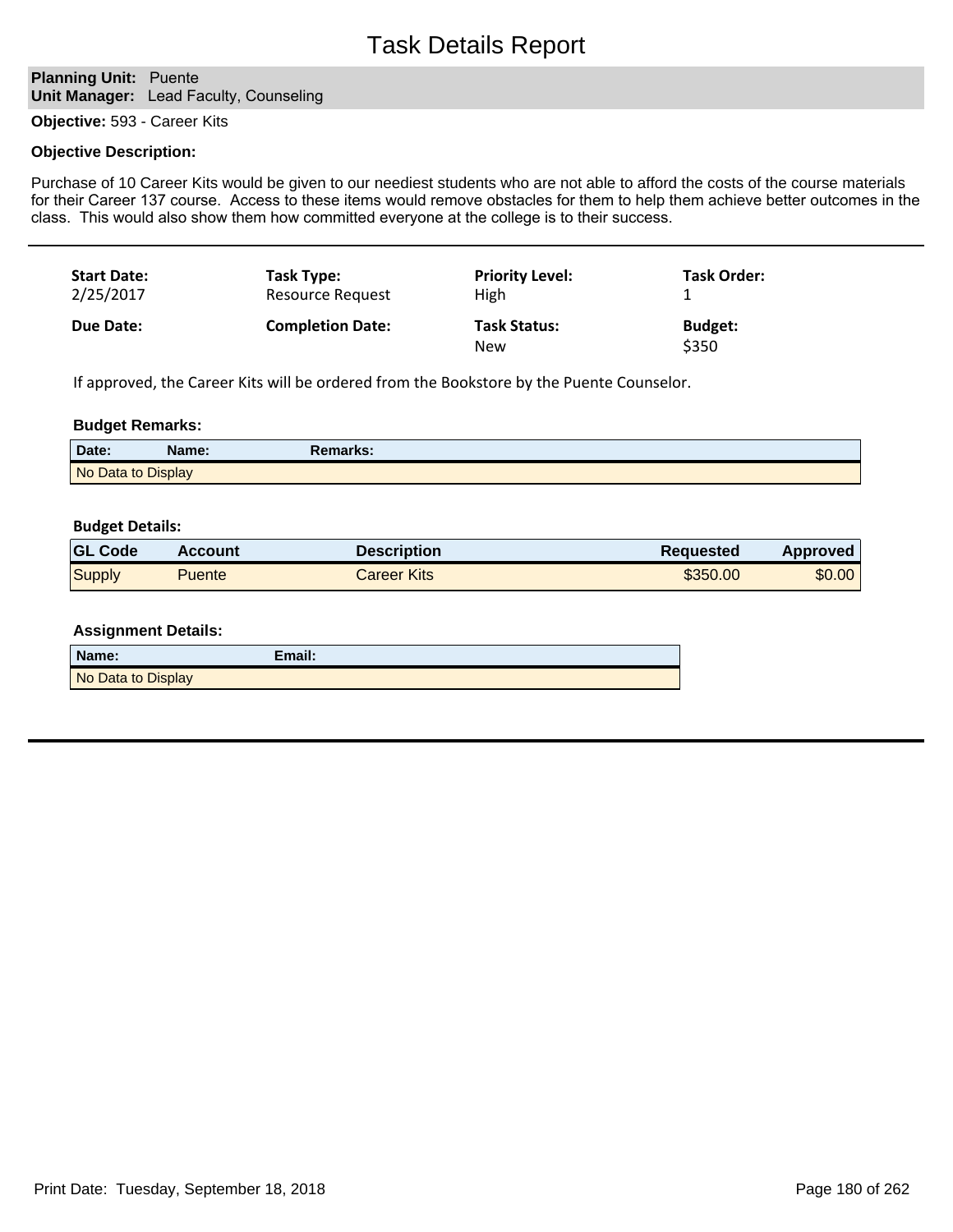## **Planning Unit: Puente Unit Manager:** Lead Faculty, Counseling

**Objective:** 594 - Supplies for the neediest students and for the Program Coordinators.

#### **Objective Description:**

The office supplies listed in this proposal serve the following two purposes: these supplies will be used to create small kits for our neediest students so that they may have the necessary office supplies for English 847 and English 100 and the rest of these supplies will be used by the Coordinators of the Puente Program to facilitate the out-of-class Puente events held for all Puente students, Puente mentors and Puente parents. Access to these office supplies will help the neediest students have success in their two semesters of English and help the Coordinators plan and deliver the required Puente events.

| <b>Start Date:</b><br>2/25/2017 | Task Type:              | <b>Priority Level:</b><br>Medium | Task Order:             |
|---------------------------------|-------------------------|----------------------------------|-------------------------|
| Due Date:                       | <b>Completion Date:</b> | <b>Task Status:</b><br>New       | <b>Budget:</b><br>\$710 |

Supplies will be ordered from Office Depot by our Division Assistant .

#### **Budget Remarks:**

| Date:              | Name: | Remarks: |  |
|--------------------|-------|----------|--|
| No Data to Display |       |          |  |

### **Budget Details:**

| <b>GL Code</b> | <b>Account</b> | <b>Description</b>                     | Reguested | <b>Approved</b> |
|----------------|----------------|----------------------------------------|-----------|-----------------|
| Supply         | <b>Puente</b>  | List of supplies for neediest students | \$710.00  | \$0.00          |

| <b>Assignment Details:</b> |
|----------------------------|
|----------------------------|

| Name:              | Email: |
|--------------------|--------|
| No Data to Display |        |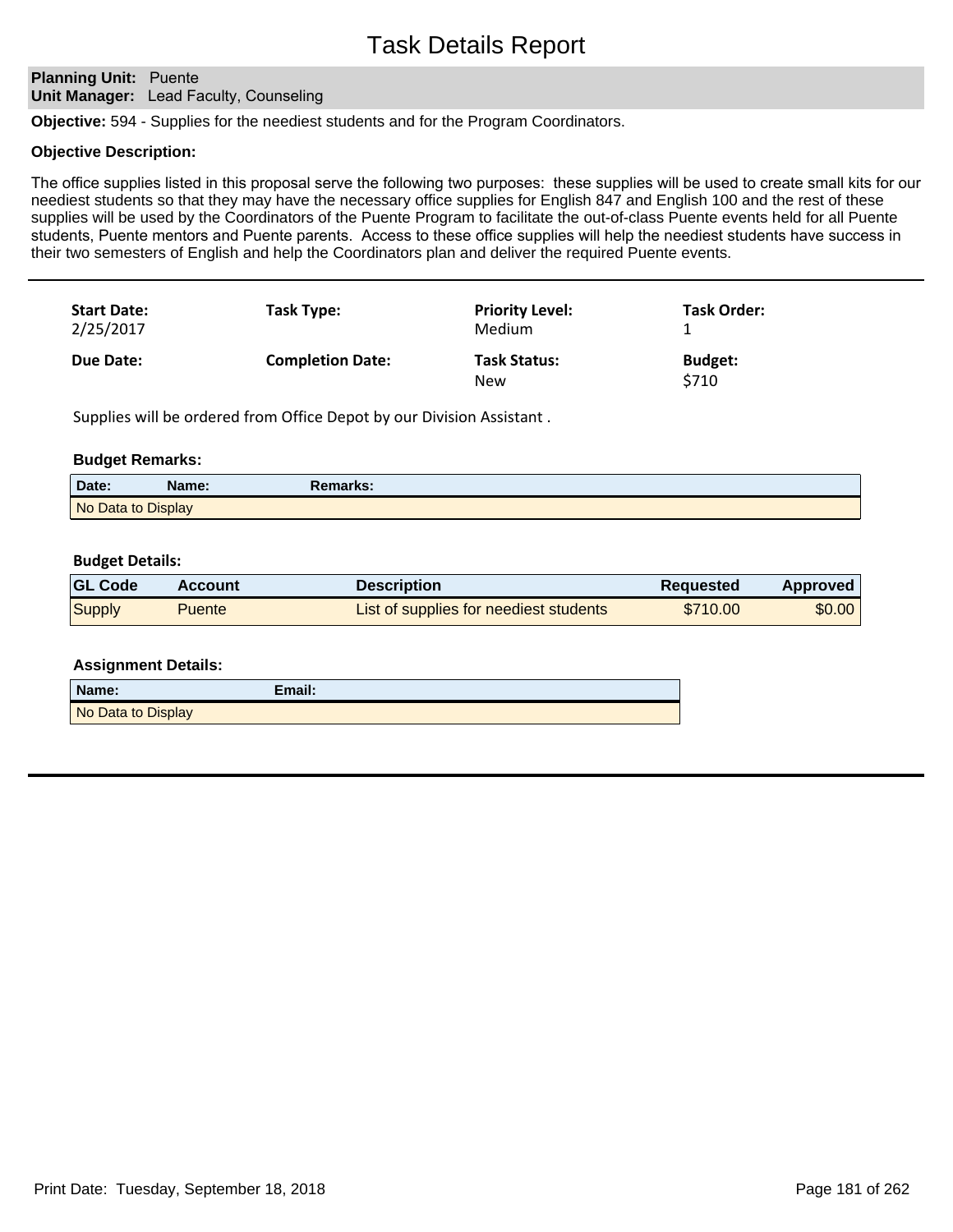## **Planning Unit: Puente Unit Manager:** Lead Faculty, Counseling

**Objective:** 595 - Book loan for required English 100 reading, given to neediest students.

#### **Objective Description:**

Purchase of 10 books, "Enrique's Journey" by Sonia Nazario; the goal is to loan for free this required book for English 100 to our neediest students since students in English 100 do not qualify for the free book loan program called TLC. By supporting these students with loaned books, our campus would be showing our neediest students that their academic success is a priority.

| <b>Start Date:</b> | Task Type:              | <b>Priority Level:</b>            | <b>Task Order:</b>      |
|--------------------|-------------------------|-----------------------------------|-------------------------|
| 2/26/2017          | <b>Resource Request</b> | Medium                            |                         |
| Due Date:          | <b>Completion Date:</b> | <b>Task Status:</b><br><b>New</b> | <b>Budget:</b><br>\$170 |

If approved, the Puente Coordinators will work with the College Bookstore to make these books available to students.

#### **Budget Remarks:**

| Date:              | Name: | Remarks: \ |
|--------------------|-------|------------|
| No Data to Display |       |            |

#### **Budget Details:**

| <b>GL Code</b> | <b>Account</b> | <b>Description</b>                                                | <b>Requested</b> | <b>Approved</b> |
|----------------|----------------|-------------------------------------------------------------------|------------------|-----------------|
| Supply         | Puente         | Enrique's Journey by Sonia Nazario<br>- required ENGL 100 reading | \$170.00         | \$0.00          |

| Name:              | Email: |
|--------------------|--------|
| No Data to Display |        |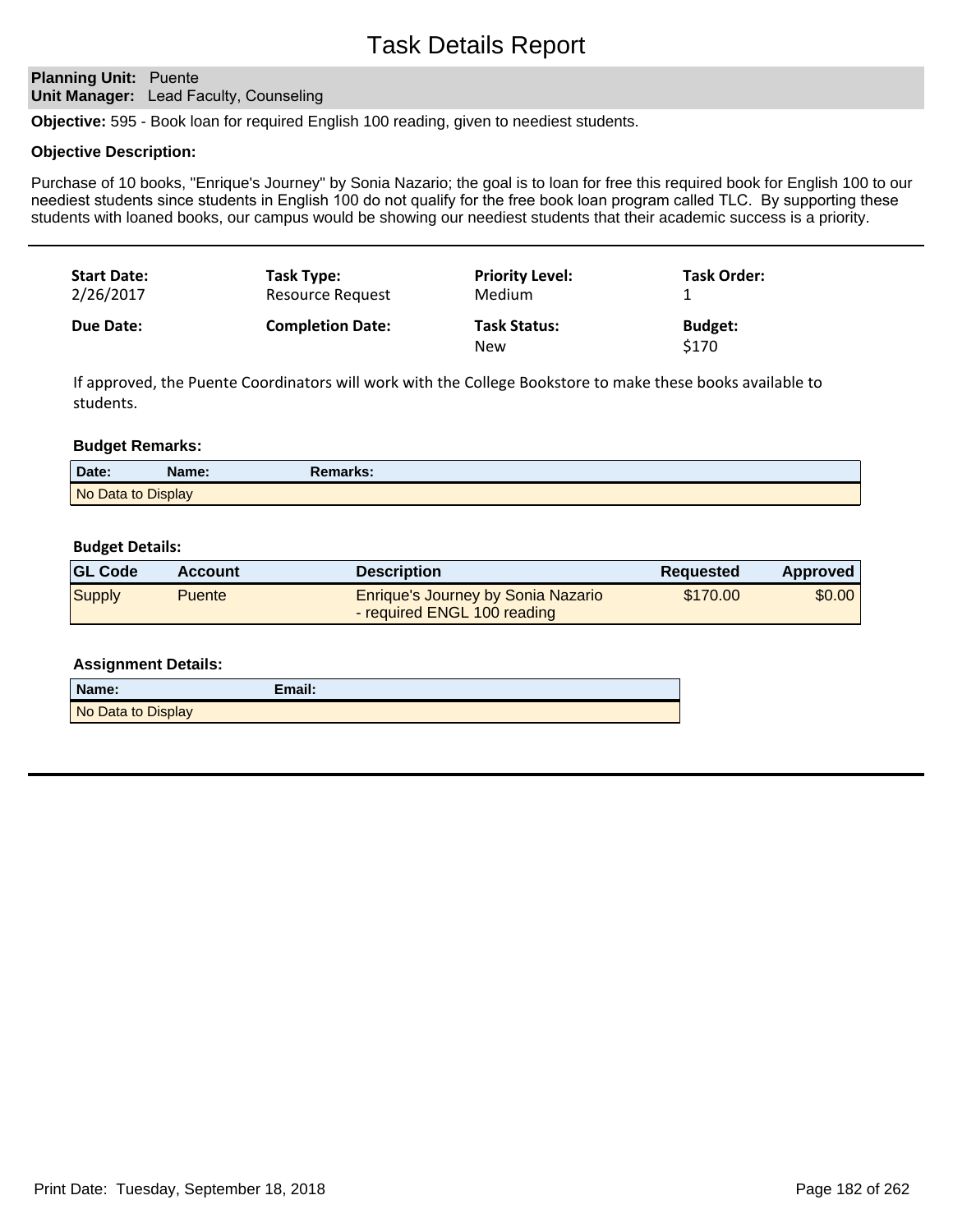# **Planning Unit: Puente Unit Manager:** Lead Faculty, Counseling

**Objective:** 596 - ENGL 100 required reading "They Take Our Jobs!" - book loan for neediest students

#### **Objective Description:**

Purchase of 10 copies of "They Take Our Jobs!" and 20 Other Myths about Immigration; the goal is to loan for free this required book for English 100 to our neediest students since students in English 100 do not qualify for the free book loan program called TLC. By supporting these students with loaned books, our campus would be showing our neediest students that their academic success is a priority.

| <b>Start Date:</b><br>2/26/2017 | Task Type:<br>Resource Request | <b>Priority Level:</b><br>Medium  | <b>Task Order:</b>      |  |
|---------------------------------|--------------------------------|-----------------------------------|-------------------------|--|
| Due Date:                       | <b>Completion Date:</b>        | <b>Task Status:</b><br><b>New</b> | <b>Budget:</b><br>\$170 |  |

If approved, the Puente Coordinators will work with the College Bookstore to make books available to students.

#### **Budget Remarks:**

| Date:              | Name: | <b>Remarks:</b> |  |
|--------------------|-------|-----------------|--|
| No Data to Display |       |                 |  |

#### **Budget Details:**

| <b>GL Code</b> | <b>Account</b> | <b>Description</b>                                | <b>Requested</b> | <b>Approved</b> |
|----------------|----------------|---------------------------------------------------|------------------|-----------------|
| Supply         | <b>Puente</b>  | Book - "They Take Our Jobs" - 10<br><b>CODIES</b> | \$170.00         | \$0.00          |

| Name:              | Email: |
|--------------------|--------|
| No Data to Display |        |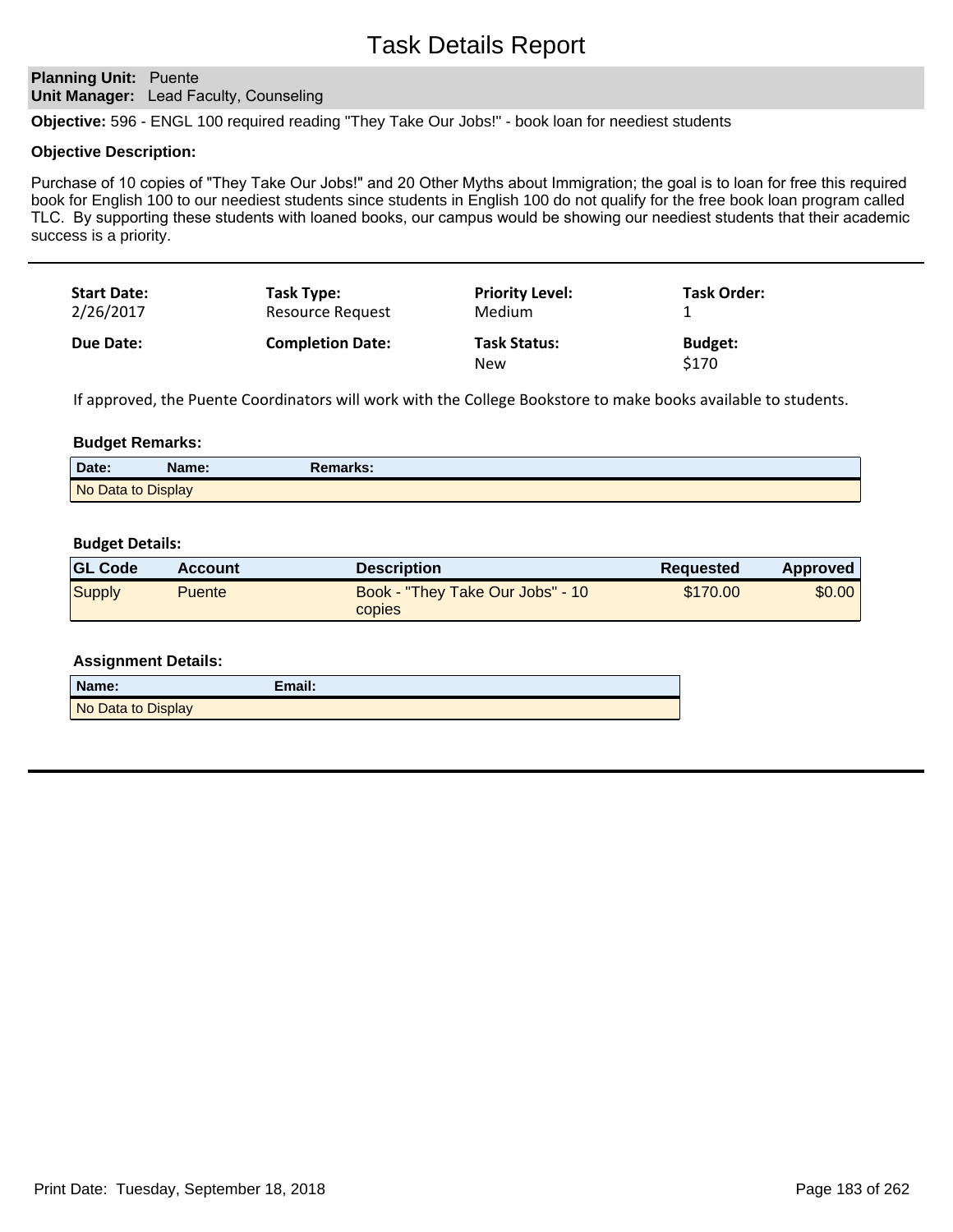# **Planning Unit: Puente Unit Manager:** Lead Faculty, Counseling

**Objective:** 597 - Purchase of "Read, Write, Connect" for book loan to neediest students

#### **Objective Description:**

Purchase of 10 copies of "Read, Write, Connect" by Kathleen Green and Amy Lawlor; the goal is to loan for free this required book for English 100 to our neediest students since students in English 100 do not qualify for the free book loan program called TLC. By supporting these students with loaned books, our campus would be showing our neediest students that their academic success is a priority.

| <b>Start Date:</b><br>2/26/2017 | Task Type:<br>Resource Request | <b>Priority Level:</b><br>Medium | <b>Task Order:</b> |  |
|---------------------------------|--------------------------------|----------------------------------|--------------------|--|
| <b>Due Date:</b>                | <b>Completion Date:</b>        | <b>Task Status:</b>              | <b>Budget:</b>     |  |
|                                 |                                | New                              | \$1,110            |  |

If approved, the Puente Coordinators will work with the College Bookstore to make this resource available to students.

#### **Budget Remarks:**

| Date:              | <b>Name:</b> | Remarks: |
|--------------------|--------------|----------|
| No Data to Display |              |          |

#### **Budget Details:**

| <b>GL Code</b> | <b>Account</b> | <b>Description</b>                                     | <b>Requested</b> | Approved |
|----------------|----------------|--------------------------------------------------------|------------------|----------|
| <b>Supply</b>  | <b>Puente</b>  | "Read, Write, Connect" required for<br><b>ENGL 100</b> | \$1110.00        | \$0.00   |

| Name:              | Email: |
|--------------------|--------|
| No Data to Display |        |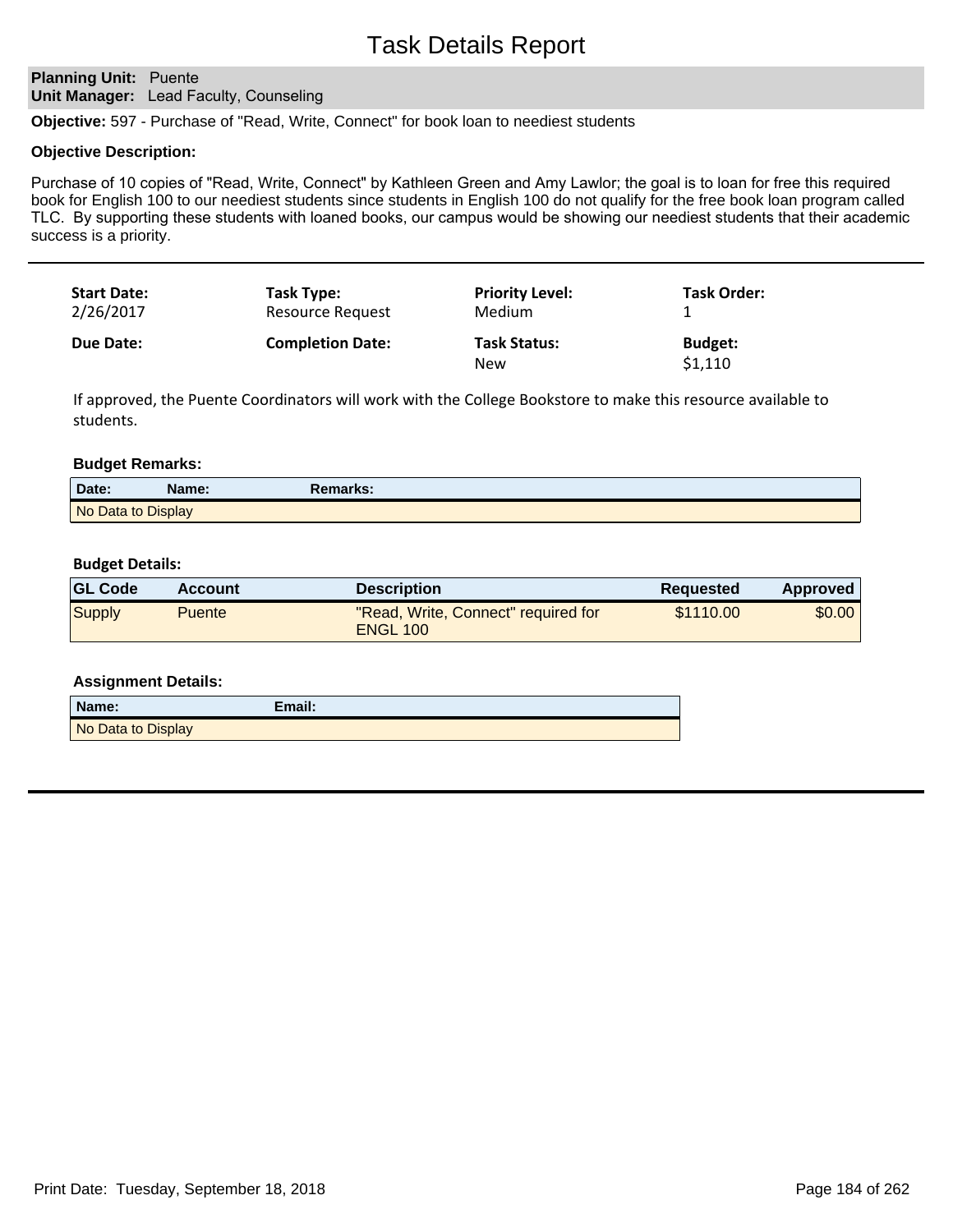# **Planning Unit: Puente Unit Manager:** Lead Faculty, Counseling

**Objective:** 598 - Graphing Calculator loans to Neediest Students

#### **Objective Description:**

Purchase of Graphing Calculators Teacher Pack (10); The goal is to loan for free graphing calculators to our neediest students since they are all required to take math courses before they can transfer. One of Puente's major goals is to transfer students to four-year universities or colleges.

| <b>Start Date:</b> | Task Type:              | <b>Priority Level:</b>            | <b>Task Order:</b>        |
|--------------------|-------------------------|-----------------------------------|---------------------------|
| 2/26/2017          | Resource Request        | <b>Medium</b>                     |                           |
| Due Date:          | <b>Completion Date:</b> | <b>Task Status:</b><br><b>New</b> | <b>Budget:</b><br>\$1,270 |

If approved, the Puente Coordinators will place the order with the vendor and manage the distribution to students.

#### **Budget Remarks:**

| Date:              | Name: | Remarks: \ |
|--------------------|-------|------------|
| No Data to Display |       |            |

#### **Budget Details:**

| <b>GL Code</b> | Account | <b>Description</b>                               | Requested | Approved |
|----------------|---------|--------------------------------------------------|-----------|----------|
| Supply         | Puente  | <b>Texas Instruments Graphing</b><br>Calculators | \$1270.00 | \$0.00   |

| Name:              | Email: |
|--------------------|--------|
| No Data to Display |        |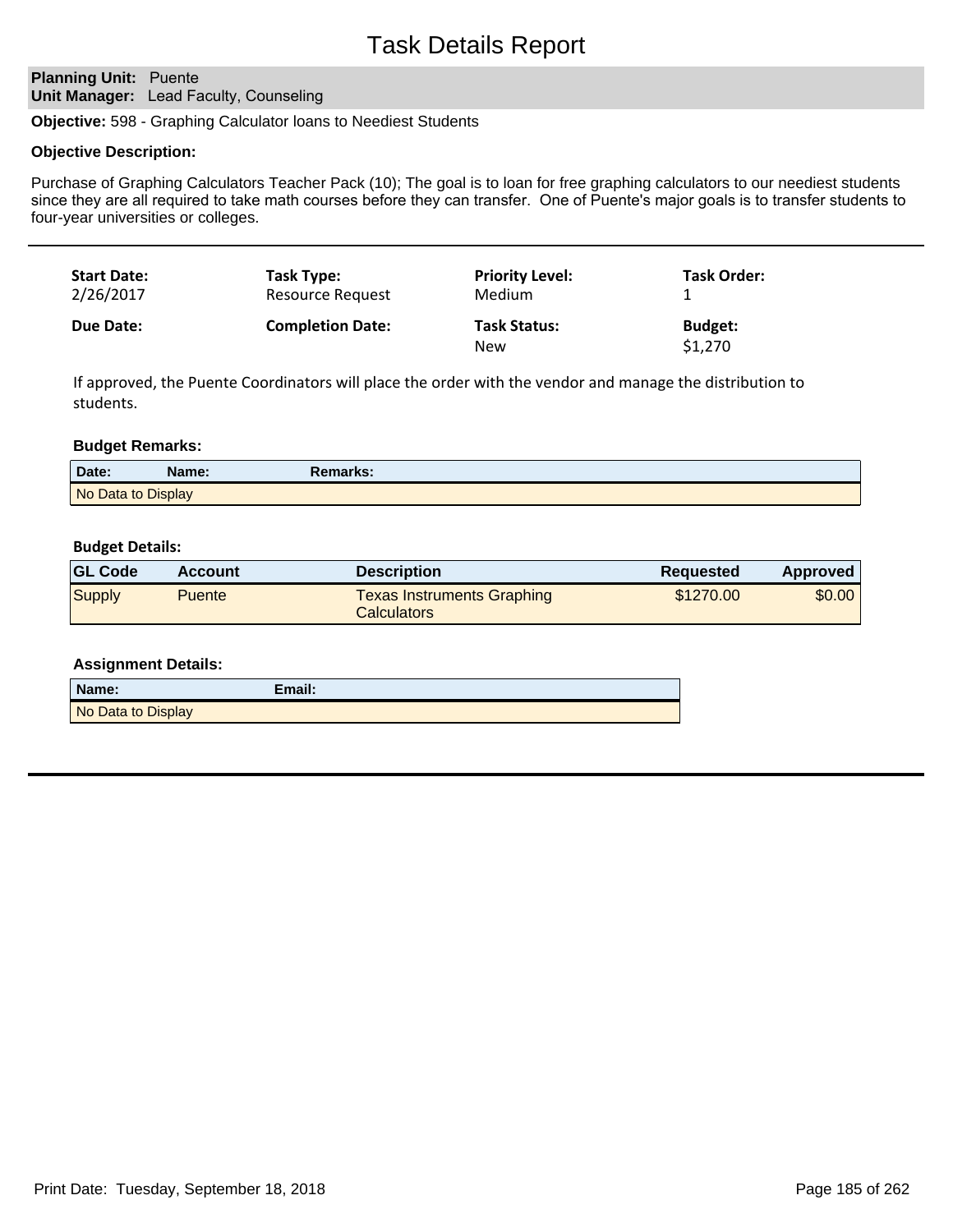## **Planning Unit: Puente Unit Manager:** Lead Faculty, Counseling

**Objective:** 599 - Provide neediest students with loaned Laptop to complete online assignments and essays.

#### **Objective Description:**

Purchase of 10 Dell Laptops; The goal is to loan for free a Dell Laptop to our neediest students so they are able to complete their on-line assignments for Career 137 and Career 110 and their research and essays for English 847 and English 100. The laptop will allow these students to work more on their assignments when they are not on campus and achieve much more academic success.

| <b>Start Date:</b> | Task Type:              | <b>Priority Level:</b>     | Task Order:               |
|--------------------|-------------------------|----------------------------|---------------------------|
| 2/26/2017          | <b>Resource Request</b> | Medium                     |                           |
| Due Date:          | <b>Completion Date:</b> | <b>Task Status:</b><br>New | <b>Budget:</b><br>\$6,220 |

If approved, the Puente Coordinators will arrange for purchase and will develop a system for loaning out Laptops.

#### **Budget Remarks:**

| Date:              | <b>Name:</b> | Remarks: |
|--------------------|--------------|----------|
| No Data to Display |              |          |

#### **Budget Details:**

| <b>GL Code</b> | Account | <b>Description</b>       | <b>Requested</b> | <b>Approved</b> |
|----------------|---------|--------------------------|------------------|-----------------|
| <b>ITech</b>   | Puente  | 10 Dell Latitude Laptops | \$6220.00        | \$0.00          |

| Name:              | Email: |
|--------------------|--------|
| No Data to Display |        |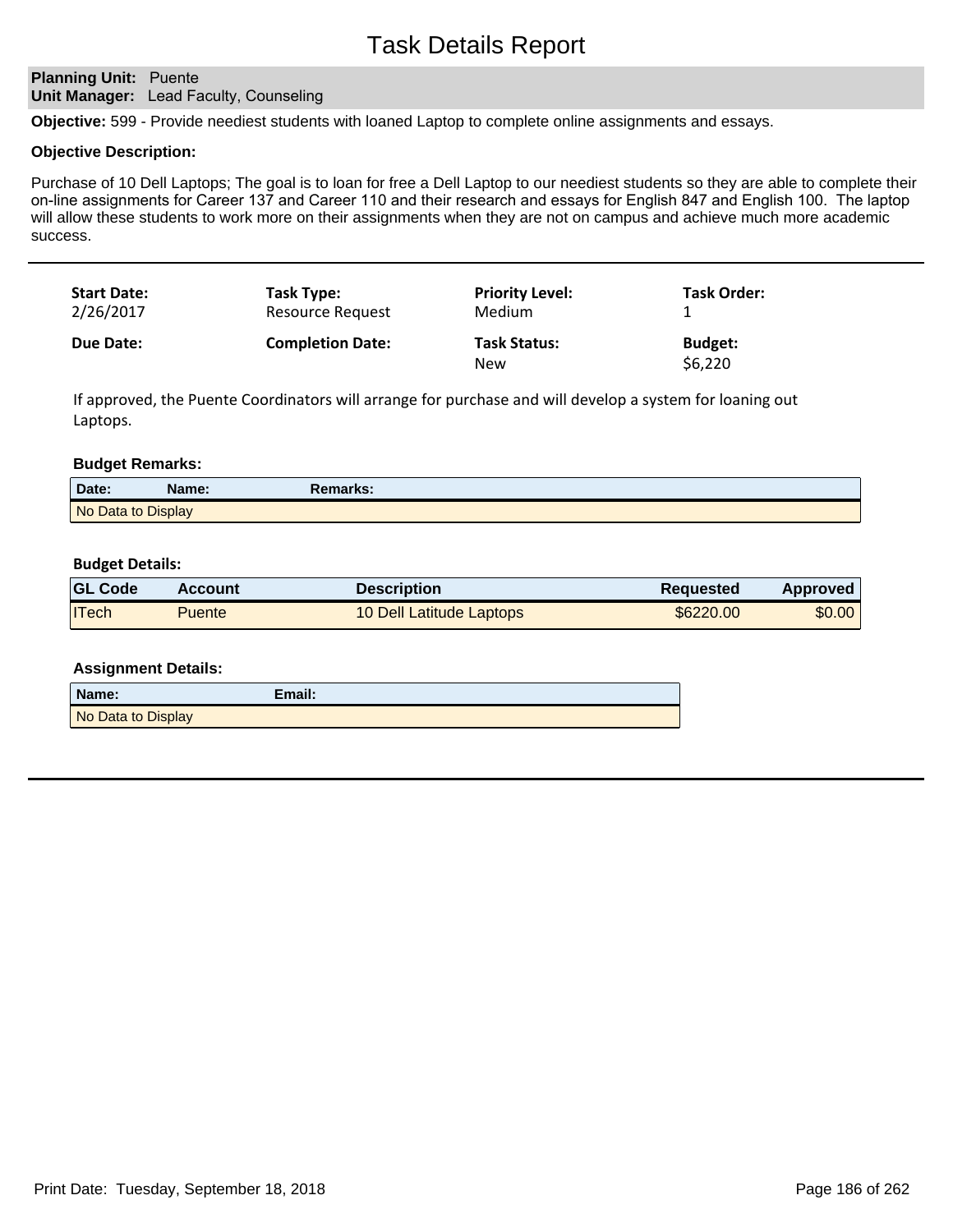# **Planning Unit: Puente Unit Manager:** Lead Faculty, Counseling

**Objective:** 600 - Topload Carrying Case for 10 Laptops

### **Objective Description:**

Provides a computer bag for students to carry the loaned Laptops.

| <b>Start Date:</b><br>2/26/2017 | Task Type:<br>Resource Request | <b>Priority Level:</b><br>Medium  | <b>Task Order:</b>      |  |
|---------------------------------|--------------------------------|-----------------------------------|-------------------------|--|
| Due Date:                       | <b>Completion Date:</b>        | <b>Task Status:</b><br><b>New</b> | <b>Budget:</b><br>\$260 |  |

Computer bags will be ordered by the Puente Coordinators.

# **Budget Remarks:**

| Date:              | Name: | Remarks: |  |
|--------------------|-------|----------|--|
| No Data to Display |       |          |  |

#### **Budget Details:**

| <b>GL Code</b> | <b>Account</b> | <b>Description</b>    | Reguested | Approved |
|----------------|----------------|-----------------------|-----------|----------|
| Supply         | <b>Puente</b>  | Topload Carrying Case | \$260.00  | \$0.00   |

| Name:              | Email: |
|--------------------|--------|
| No Data to Display |        |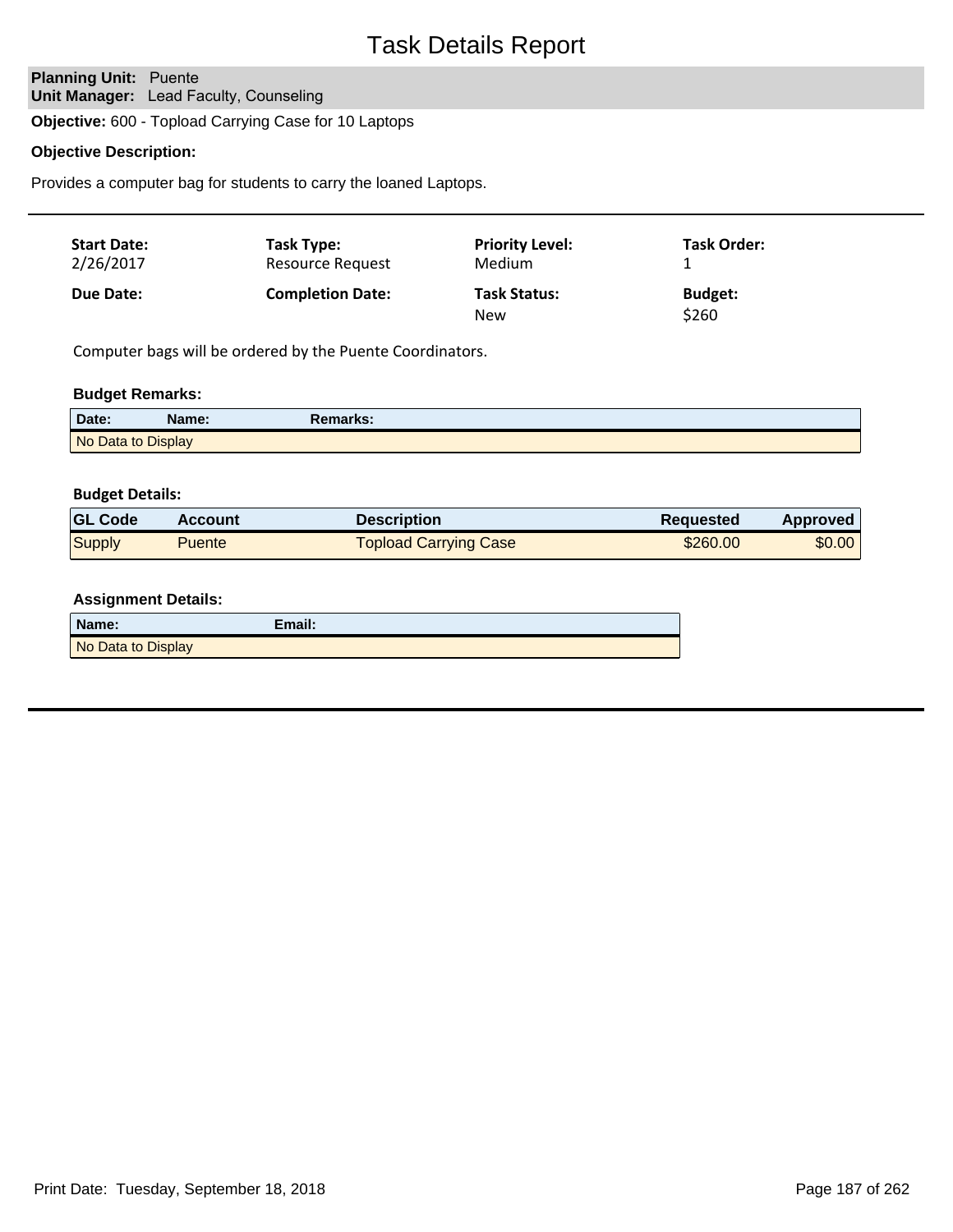# **Planning Unit: Puente Unit Manager:** Lead Faculty, Counseling

**Objective:** 601 - Standard add-on for Dell Laptops

## **Objective Description:**

10 Dell Mini Display Port to VGA Adapter, Standard Add-Ons for Dell Laptops

| <b>Start Date:</b> | Task Type:              | <b>Priority Level:</b>     | <b>Task Order:</b>      |
|--------------------|-------------------------|----------------------------|-------------------------|
| 2/26/2017          | Resource Request        | <b>Medium</b>              |                         |
| Due Date:          | <b>Completion Date:</b> | <b>Task Status:</b><br>New | <b>Budget:</b><br>\$150 |

The Puente Coordinators will order the adapters along with the Laptops.

# **Budget Remarks:**

| Date:              | Name: | Remarks: |  |
|--------------------|-------|----------|--|
| No Data to Display |       |          |  |

#### **Budget Details:**

| <b>GL Code</b> | <b>Account</b> | Description                     | <b>Requested</b> | Approved |
|----------------|----------------|---------------------------------|------------------|----------|
| <b>ITech</b>   | Puente         | Laptop Adapter, Standard Add-On | \$150.00         | \$0.00   |

| Name:              | Email: |
|--------------------|--------|
| No Data to Display |        |